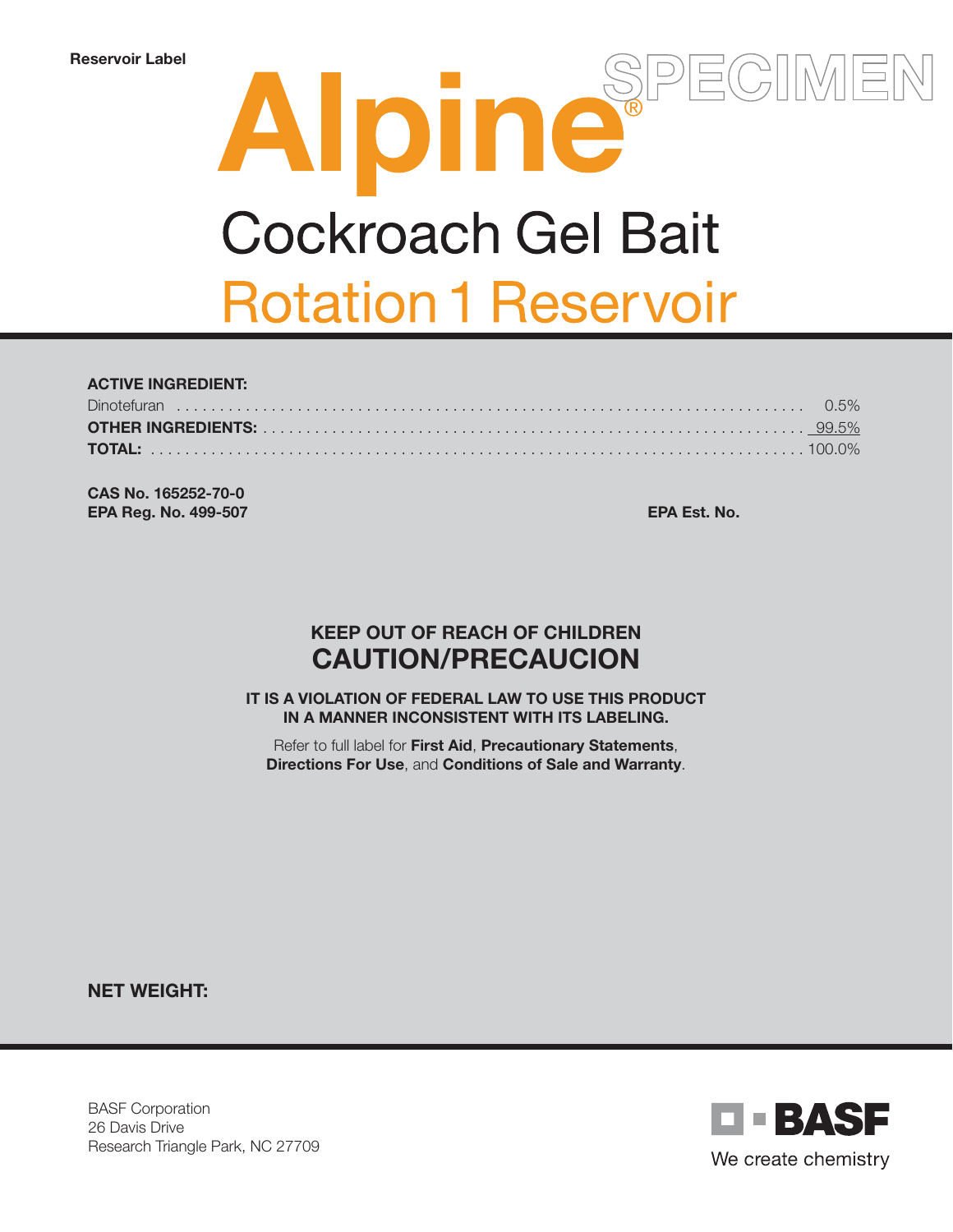# Alpine® **Cockroach Gel Bait Rotation 1 Reservoir**

### Smart Solutions Facts

A gel bait formulation to kill cockroaches in commercial and residential environments. Key attributes include:

- May be used in conjunction with non-repellent residual insecticides such as those containing chlorfenapyr (e.g., PT® Phantom® II Pressurized Insecticide, Phantom® Termiticide-Insecticide), dinotefuran (e.g., Alpine® WSG Water Soluble Granules, PT® Alpine® Pressurized Insecticide) and abamectin  $B_1$ (e.g., Avert® DF Dry Flowable Cockroach Bait) or similar products. Always follow label use directions and applicable laws.
- For best management practices, use the bait as part of an overall Integrated Pest Management (IPM) program including use of non-repellent residuals.

• Easy to Use

• Effective Roach Control

KILLS: Cockroaches

FOR USE IN AND AROUND: Commercial, Institutional, and Warehousing Establishments (including Computer Facilities, Food/Feed Processing Plants, Hospitals, Hotels, Laboratories, Motels, Nursing Homes, Pet Shops, Restaurants, Schools, Supermarkets, Warehouses, and Zoos); Residences; and Transportation Equipment (Aircraft, Boats, Buses, Ships, and Trains)

#### ACTIVE INGREDIENT:

CAS No. 165252-70-0 **EPA Reg. No. 499-507** EPA Est. No.

# KEEP OUT OF REACH OF CHILDREN CAUTION/PRECAUCION

Si usted no entiende la etiqueta, busque a alguien para que se la explique a usted en detalle. (If you do not understand the label, find someone to explain it to you in detail.)

In case of an emergency endangering life or property involving this product, call day or night 1-800-832-HELP (4357).

#### NET WEIGHT:

BASF Corporation 26 Davis Drive Research Triangle Park, NC 27709

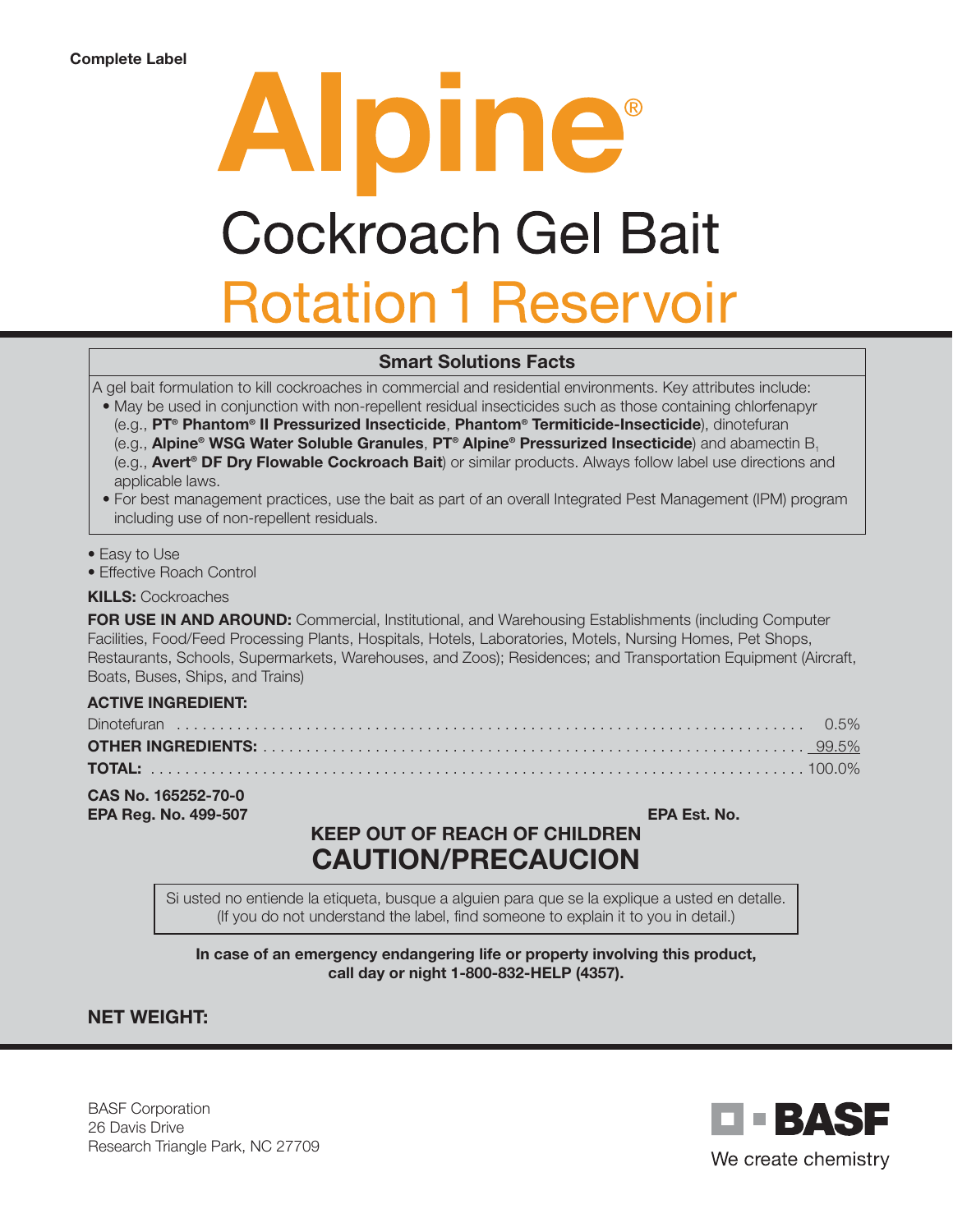| <b>FIRST AID</b>      |                                                                                                                                                                                                                                                                                                 |  |
|-----------------------|-------------------------------------------------------------------------------------------------------------------------------------------------------------------------------------------------------------------------------------------------------------------------------------------------|--|
| If swallowed          | $\bullet$ Call a poison control center or doctor immediately for treatment advice.<br>$\bullet$ Have person sip a glass of water if able to swallow.<br>• DO NOT induce vomiting unless told to do so by a poison control center or doctor.<br>• DO NOT give anything to an unconscious person. |  |
| If on skin            | $\bullet$ Take off contaminated clothing.<br>$\cdot$ Rinse skin immediately with plenty of water for 15 to 20 minutes.<br>• Call a poison control center or doctor for treatment advice.                                                                                                        |  |
| <b>HOTLINE NUMBER</b> |                                                                                                                                                                                                                                                                                                 |  |

Have the product container or label with you when calling a poison control center or doctor or going for treatment. You may also contact BASF Corporation for emergency medical treatment information: 1-800-832-HELP (4357).

# Precautionary Statements

#### Hazards to Humans and Domestic Animals

CAUTION. Harmful if swallowed or absorbed through the skin. Avoid contact with skin, eyes, or clothing. Wash thoroughly with soap and water after handling and before eating, drinking, chewing gum, using tobacco or using the toilet. Remove and wash contaminated clothing before reuse.

# Environmental Hazards

**DO NOT** apply directly to water. **DO NOT** contaminate water by cleaning of equipment or disposal of equipment washwaters.

# Physical or Chemical Hazards

DO NOT store or use near heat or open flame. DO NOT use this product where a possibility of a shock hazard exists.

# Directions For Use

It is a violation of federal law to use this product in a manner inconsistent with its labeling.

**READ ENTIRE LABEL.** Use strictly in accordance with Precautionary Statements and Directions For Use and with applicable state and federal regulations. Apply bait only in areas inaccessible to children and pets.

# Use Restrictions

- Keep out of sunlight or excess heat.
- DO NOT apply bait to surfaces which may reach excessive temperatures. Examples include, but are not limited to, portions of stoves, ovens, grills, fume hoods, steam tables, toasters, fryers, dishwashers, and hot water pipes.

# STORAGE AND DISPOSAL

DO NOT contaminate water, food, or feed by storage or disposal.

### Pesticide Storage

Store in a cool, dry area away from heat or open flame, in an area that is inaccessible to children and animals.

# Pesticide Disposal

Wastes resulting from use of this product may be disposed of on-site or at an approved waste disposal facility. If these wastes cannot be disposed of according to label instructions, contact your State Pesticide or Environmental Control Agency, or the Hazardous Waste representatives at the nearest EPA Regional Office for guidance.

# Container Handling

Non-refillable container. DO NOT reuse or refill this container/reservoir. Empty container/reservoir by using the product according to label directions. Offer empty container/reservoir for recycling, if available, or place in trash if allowed by state and local regulations. If container/ reservoir is partly filled, contact your local solid waste agency for disposal instructions. Never place unused product down any indoor or outdoor drain.

# In Case of Emergency

In case of large-scale spill of this product, call:

- CHEMTREC 1-800-424-9300
- BASF Corporation 1-800-832-HELP (4357)

In case of medical emergency regarding this product, call:

- Your local doctor for immediate treatment
- Your local poison control center (hospital)
- BASF Corporation 1-800-832-HELP (4357)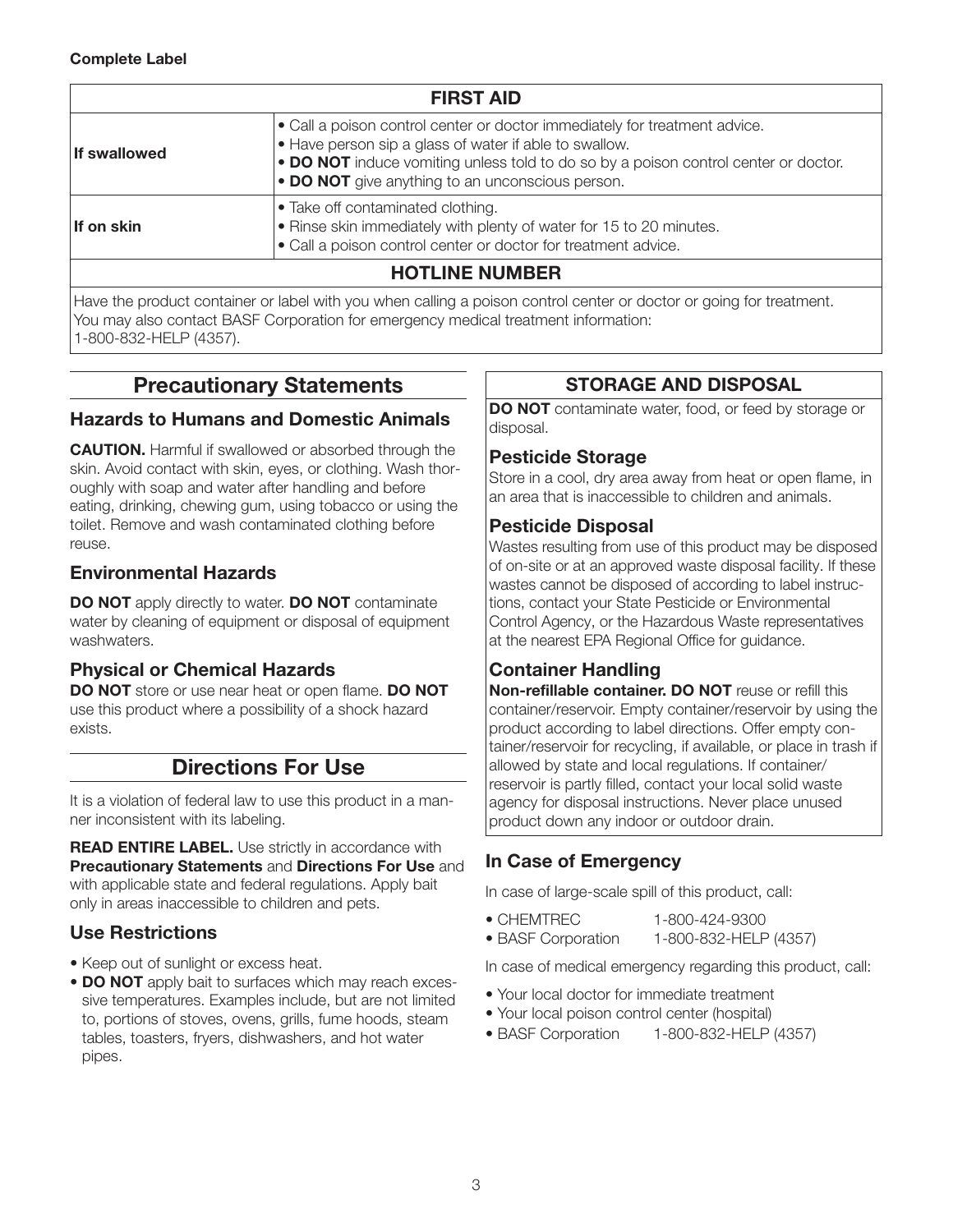#### Application Instructions

#### Spot Treatment

To apply gel, remove cap from tip of applicator tube. Apply gel in a 3 to 6 millimeter diameter spot (0.25 to 0.50 gram). Approximately 10 spots per 100 square feet are recommended for use under conditions with low to moderate infestation. For more severe infestations, approximately 20 spots per 100 square feet are recommended. Apply many spots in areas of roach traffic and suspected harborage. Numerous small application spots are preferable to fewer larger application spots. Bait may be placed on top of or prior to non-repellent insecticide applications.

DO NOT treat food preparation surfaces. DO NOT apply gels to areas that have been recently sprayed with a repellent insecticide. DO NOT spray repellent insecticide products over gel placements as this may make gel repellent and reduce its effectiveness. DO NOT place treatments in locations where routine cleaning might remove bait or transfer bait to food or food preparation surfaces.

This product will stick to surfaces that are not dusty or greasy. Reapply if gel placements are no longer visible and/or reinfestation occurs. Replace cap when finished dispensing gel. Use paper towel to remove unwanted bait placements and then discard in trash.

#### Crack & Crevice® Treatment

This product can be applied as spots or as a line along cracks and crevices. Gel bait should be applied directly into cracks and crevices where insects hide. Place the applicator tip directly into cracks and crevices and deposit gel in small spots or in a continuous bead. Bait should be in the void area and not on open or exposed surfaces.

# Food Handling Establishments

Application within food areas of food handling establishments is limited to cracks and crevices where insects hide. To apply gel, remove cap from tip of applicator tube. Apply gel in a 3 to 6 millimeter diameter bead (0.25 to 0.50 gram). Approximately 10 bait placements per 100 square feet are recommended for use under conditions with low to moderate infestation. For more severe infestations, approximately 20 bait placements per 100 square feet are recommended. Numerous small applications are preferable to fewer larger applications. Bait should not be used in open areas or on surfaces where contamination of food or food handling equipment may occur. Replace cap when finished dispensing gel.

Reapply gel if previous applications are no longer visible and/or reinfestation occurs.

### Applications in Aircraft

Application within passenger areas of aircraft is limited to **Crack & Crevice** treatment only. Apply in areas between elements of construction (such as areas under sinks, openings around pipes, under shelving, where shelving meets other shelves or the wall, area between and around microwaves, where support braces attach to the main structure, and where seats are attached to the floor). Apply 10 to 20 bait spots per 100 square feet as described above. **DO NOT** apply bait to areas where food, utensils, or food preparation surfaces may become contaminated. **DO NOT** apply bait to areas that are routinely washed such as cracks and crevices in tops of tables, food preparation, and food holding surfaces as bait may be removed by washing. Care should be taken to avoid depositing gel onto exposed surfaces. If gel contacts an exposed surface, remove gel and wash exposed surface. During follow-up visits, inspect bait placements and reapply when previous applications are no longer visible and/or reinfestation occurs. DO NOT apply any bait in cockpit area.

#### Outdoor Use

Use for control of cockroaches. Inject into cracks and crevices around windows and doors, porches, screens, eaves, patios, garages, under stairways, and other areas adjacent to structures where cockroaches may find harborage.